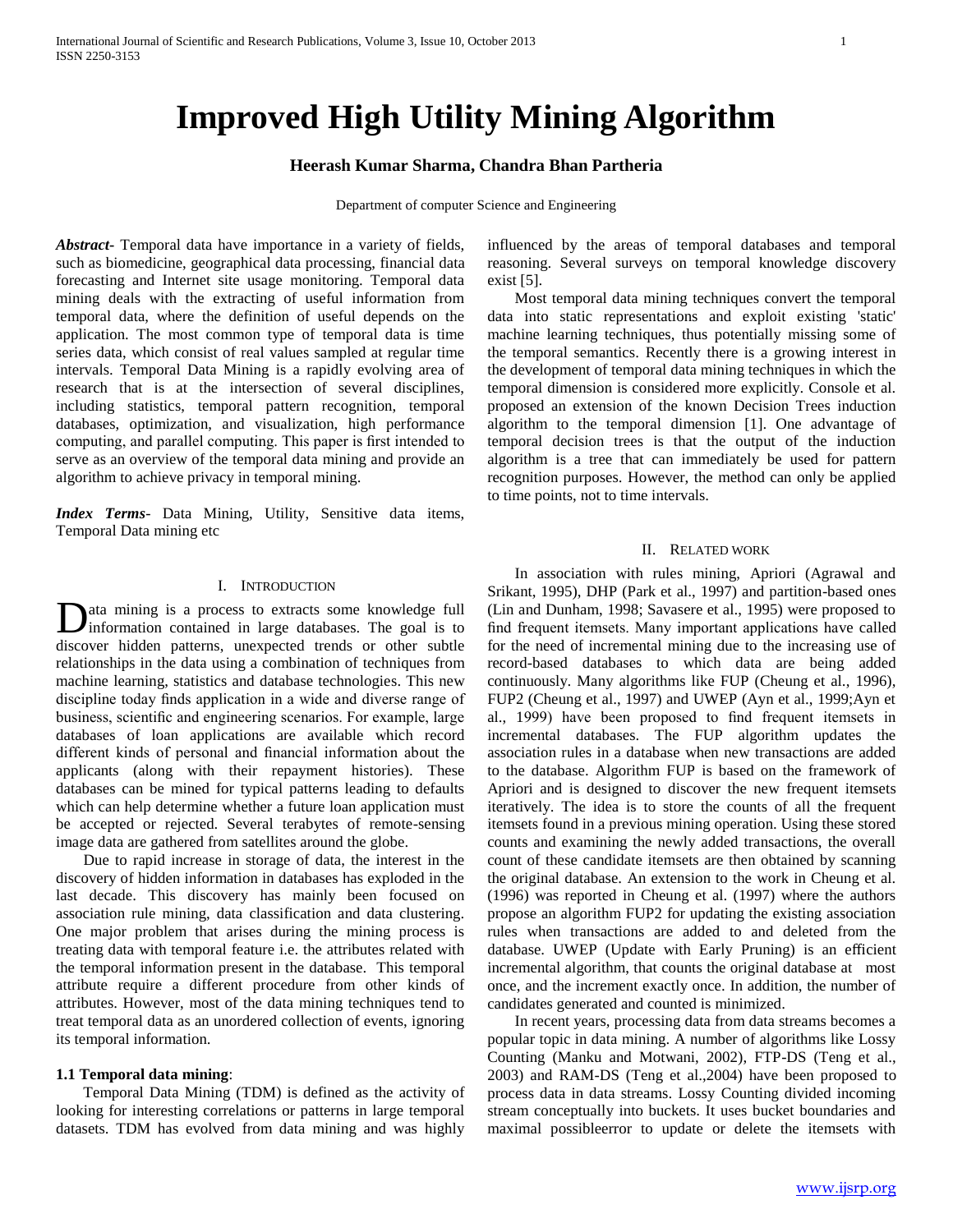frequency for mining frequent itemsets. FTP-DS is a regressionbased algorithm for mining frequent temporal patterns from data streams.

| <b>ITEM</b> | PROFIT(\$) |
|-------------|------------|
|             |            |
| ĸ           | 10         |
|             |            |

**Table2.1: External Utility Table**

| <b>TID</b>     | A              | B        | $\mathbf C$ |
|----------------|----------------|----------|-------------|
| T1             | $\bf{0}$       | $\bf{0}$ | 18          |
| T <sub>2</sub> | 0              | 6        | 0           |
| T <sub>3</sub> | $\overline{2}$ | 0        | 1           |
| <b>T4</b>      | 1              | $\bf{0}$ | 0           |
| T <sub>5</sub> | $\bf{0}$       | $\bf{0}$ | 4           |
| T <sub>6</sub> | 1              | 1        | 0           |
| T7             | 0              | 10       | 0           |
| T <sub>8</sub> | 3              | 0        | 25          |
| T9             | 1              | 1        | 0           |
| <b>T10</b>     |                | 6        | 2           |

**Table 2.2 Transaction table**

| <b>ITEM</b> | Quantity<br>value     |
|-------------|-----------------------|
|             | $\mathcal{D}_{\cdot}$ |
| в           | 6                     |
| r           | 3                     |

# **Table 2.3 transaction Quantity utility**

 C.-J. Chu et al. / pattern mining tasks for data streams by exploring both temporal and support count granularities.

 Some algorithms like SWF (Lee et al., 2001) and Moment (Chi et al., 2004) were proposed to find frequent item sets over a stream sliding window. By partitioning a transaction database into several partitions, algorithm SWF employs a filtering threshold in each partition to deal With the candidate item set generation. The Moment algorithm uses a closed enumeration tree (CET) to maintain a dynamically selected set of item sets over a sliding window.

 A formal definition of utility mining and theoretical model was proposed in Yao et al. (2004), namely MEU, where the utility is defined as the combination of utility information in each transaction and additional resources. Since this model cannot rely on downward closure property of Apriori to restrict the number of itemsets to be examined, a heuristic is used to predict whether an itemset should be added to the candidate set. However, the prediction usually overestimates, especially at the beginning stages, where the number of candidates approaches the number of all the combinations of items. The examination of all the combinations is impractical, either in computation cost or in

memory space cost, whenever the number of items is large or the utility threshold is low. Although this algorithm is not efficient or scalable, it is by far the best one to solve this specific problem. Another algorithm named Two-Phase was proposed in Liu et al. (2005), which is based on the definition in Yao et al. (2004) and achieves the finding of high utility itemsets. The Two-Phase algorithm is used to prune down the number of candidates and can obtain the complete set of high utility itemsets. In the first phase, a model that applies the ''transaction-weighted downward closure property'' on the search space is used to expedite the identification of candidates. In the second phase, one extra database scan is performed to identify the high utility itemsets. However, this algorithm must rescan the whole database when new transactions are added from data streams. It incurs more cost on I/O and CPU time for finding high utility itemsets. Hence, the Two-Phase algorithm is focused on traditional databases and is not suited for mining data streams.

 Although there existed numerous studies on high utility itemsets mining and data stream analysis as described above, there is no algorithm proposed for finding temporal high utility itemsets in data streams. This motivates our exploration of the issue of efficiently mining high utility itemsets in temporal databases like data streams in this research.

# III. PROPOSED METHOD

 Hiding sensitive data items using temporal data mining proposed new algorithm:

 In the proposed method each itemset having two major factors Quantiy and profit. Based on these factor calculate total utility of itemset. An itemset is called highly utility itemset if total utility of itemset is greator than user specific threshold  $(\epsilon)$ . To compute the profit utility each itemset is belong  $IP \in DB$  and Profit utility  $=\sum_{\boldsymbol{p} \in DB}^n T(\boldsymbol{ip}, t\boldsymbol{q}) * \boldsymbol{eu}(\boldsymbol{ip})$  and compute

Quantity utility  $=\sum_{\mathbf{p} \in \mathbf{DB}}^n \mathbf{T}(\mathbf{ip}, \mathbf{tq}) * \mathbf{Q}(\mathbf{ip})$  and compute total utility = profit utility + Quantity utility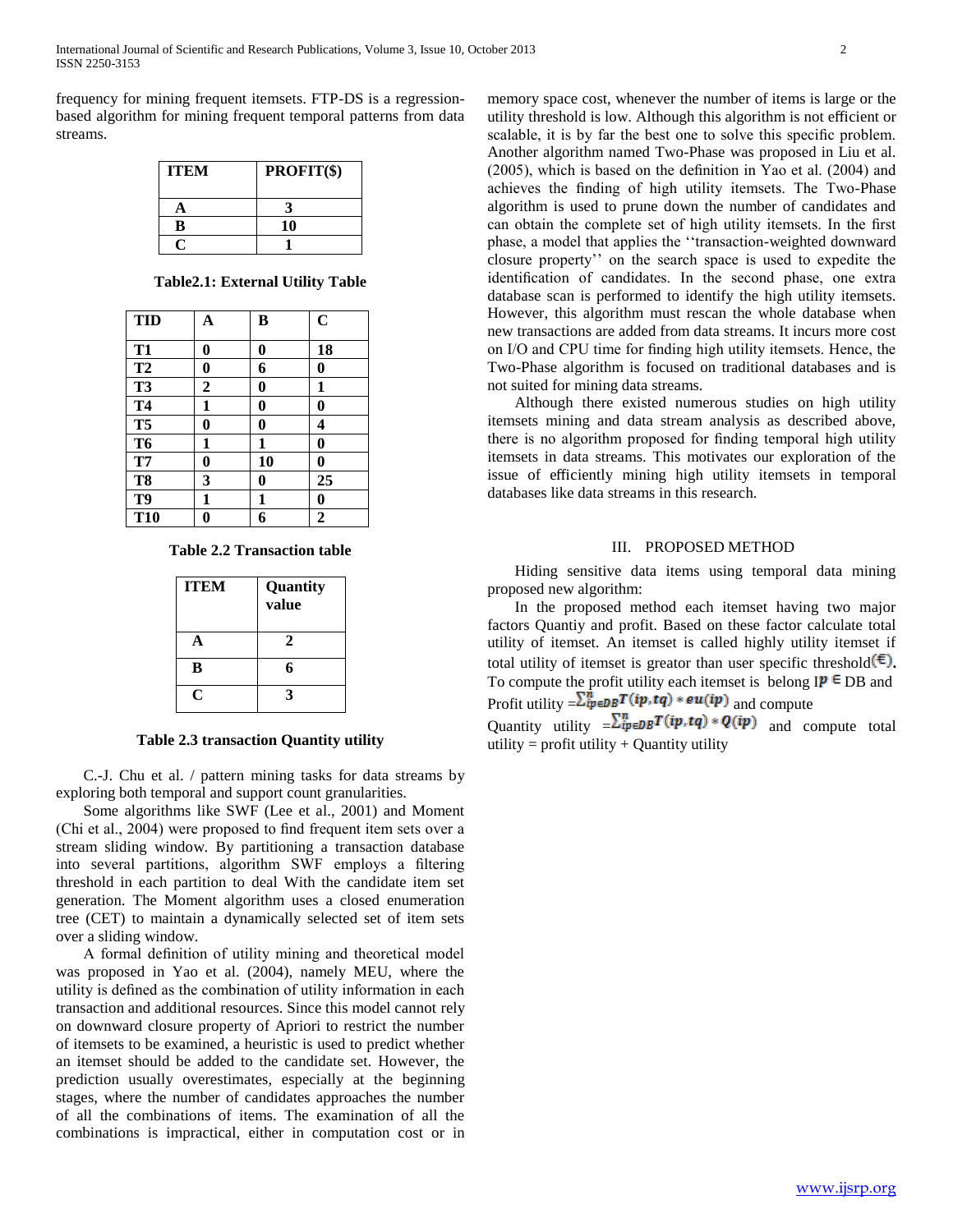

**3.2 Implementation of Algorithm:** for implementation of PPTDM algorithm following strategies is estimated

**Totalutility(TU)A**= $[\{Q(A, T3)+Q(A, T4)+Q(A, T6)+Q(A, T8)+Q(A, T8)\}$ A,T9)}\*Q(A)+{U(A,T3)+U(A,T4)+U(A,T6)+U(A,T8)+U(A,T9)  $\text{*eu}(A)$ ]

 $= \left[ \{2+1+1+3+1\} \cdot 2 + \{2+1+1+3+1\} \cdot 3 \right]$  $= 16+24$  $= 40$ 

**Totalutility(TU)B**=[{Q(B,T2)+Q(B,T6)+Q(B,T7)+Q(B,T9)+Q( B,T10)}\*Q(B)+{U(B,T2)+U(B,T6)+U(B,T7)+U(B,T9)+U(B,T2 0) $\{$ \*eu(B)\}  $=[(6+1+10+1+6)*10+(6+1+10+1+6)*6]$  $= 240 + 144 = 384$ 

the same way we calculate total utility of each item set  $\{C\}$ ,  ${AB}, {AC}$  and  ${BC}$ 



**Fig 3.2.1 shows toatal utility of various dataitems**

.

Now user specific threshold is  $150$  so  ${B}$  and  ${c}$  data items called sensitive data items. Now we reduce total utility factor of itemset  ${B}$  and  ${C}$ .

| High              | utility | Total   |
|-------------------|---------|---------|
| item              |         | Utility |
| $\{B\}$           |         | 384     |
| $\lceil c \rceil$ |         | 200     |

**Table 3.2.1 Sensitive (high utility item set)**

|                 | <b>ITEM</b> | $\boldsymbol{B}$ |
|-----------------|-------------|------------------|
| Tid             |             |                  |
| T <sub>2</sub>  |             | 6                |
| T <sub>6</sub>  |             |                  |
| T7              |             | 10               |
| T <sub>9</sub>  |             |                  |
| T <sub>10</sub> |             | 6                |
|                 |             |                  |

**Table 3. 2.2 shows itemset {B}Transaction table**

Modify O(ip,tq) such that calculate diff such that =384-150(user specified threshold)  $=234$ 

 Now modify each itemset such that O(B,T7) value 10 to 0 because  $TU(B,T7)$  diff , such that so new specified value of each itemset{B} 384 to modified

 $TU(B)=[{6+1+0+1+6}^*10+{6+1+0+1+6}^*6]$  $=140+84 = 224$ 

Now this value is greater than user threshold which is 150

|                 | <b>ITEM</b> | B |
|-----------------|-------------|---|
| Tid             |             |   |
| T <sub>2</sub>  |             | б |
| T <sub>6</sub>  |             |   |
| $\overline{T7}$ |             |   |
| T <sub>9</sub>  |             |   |
| T10             |             |   |

**Table 3. 2.3 shows modified itemset {B}Transaction table**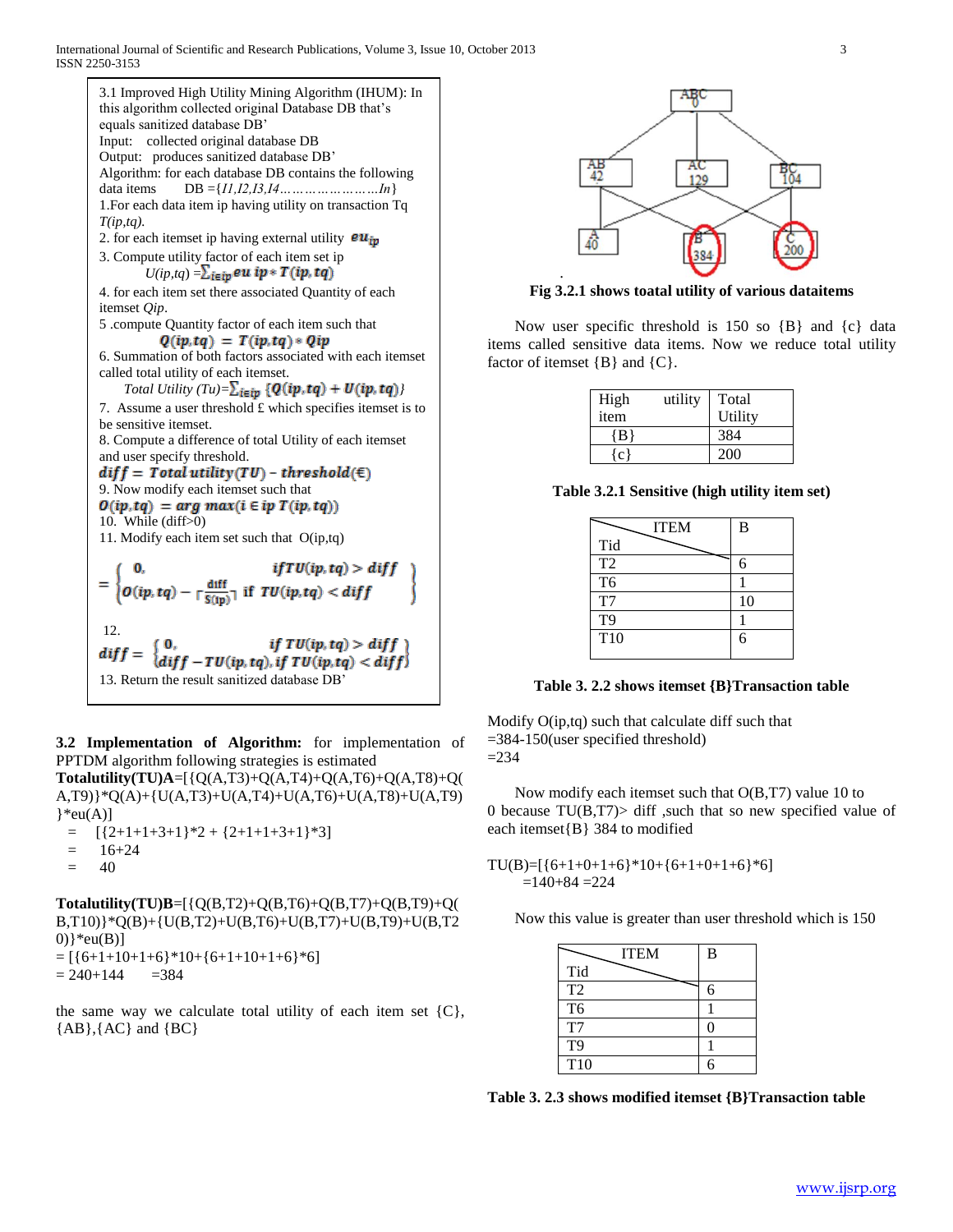International Journal of Scientific and Research Publications, Volume 3, Issue 10, October 2013 4 ISSN 2250-3153

 So now modify next high maximum utility item which is O(B,T2) that is 6,modify it calculate its max average  $=O(B,T2)*eu(B)*Q(B) = 6*10*6$  $=360$  which greater then diff(224-150) so (B,T2) is zero. So modified table is

| TTEM           | B |
|----------------|---|
| Tid            |   |
| T <sub>2</sub> | 0 |
| T <sub>6</sub> |   |
| T7             | 0 |
| T <sub>9</sub> |   |
| T10            | h |

## **Table 3. 2.4 shows Modified item set {B}Transaction table**

So newly computed value of {B} is  $TU(B) = [{0+1+0+1+6}^*10+{0+1+0+1+6}^*6]$ 

> $= 80 + 48$  $=128$

| High    | utility | Total   |
|---------|---------|---------|
| item    |         | Utility |
| {B}     |         | 128     |
| $\{c\}$ |         | 200     |

**Table 3. 2.5 modified total utility Sensitive (high utility item set)**

Now same way modified value of {C} which is 200 to 128.

| High<br>item | utility | Total<br>Utility |
|--------------|---------|------------------|
| ${B}$        |         | 128              |
| $\{c\}$      |         | 128              |

**Table 3. 2.6 modified total utility Sensitive (high utility item set)**

#### IV. SIMULATION ANALYSIS AND RESULT

 Weka is a collection of machine learning algorithms for data mining tasks. The algorithms can either be applied directly to a dataset or called from your own Java code.

 Weka contains tools for data pre-processing, classification, regression, clustering, association rules, and visualization. It is also well-suited for developing new machine learning schemes.



**Fig 4.1 knowledge flow of IHUM mining process**



**Fig 3.2.2 shows total utility of various data items**



**Fig 3.2.3 shows toatal utility of various dataitems**



**Fig 3.2.4 shows total utility of various data items after applying sanitization**

#### V. EFFECTIVE MEASUREMENT

 **(a)Hiding failure (HF):** the ratio of sensitive item sets that are disclosed before and after the sanitizing process. The hiding failure is calculated as follows:

$$
HF = \frac{|U(DB')|}{|U(DB)|}
$$

 denote the sensitive itemsets discovered from the original database DB and the sanitized database DB' respectively. The cardinality of a set S is denoted as  $|S|$ .